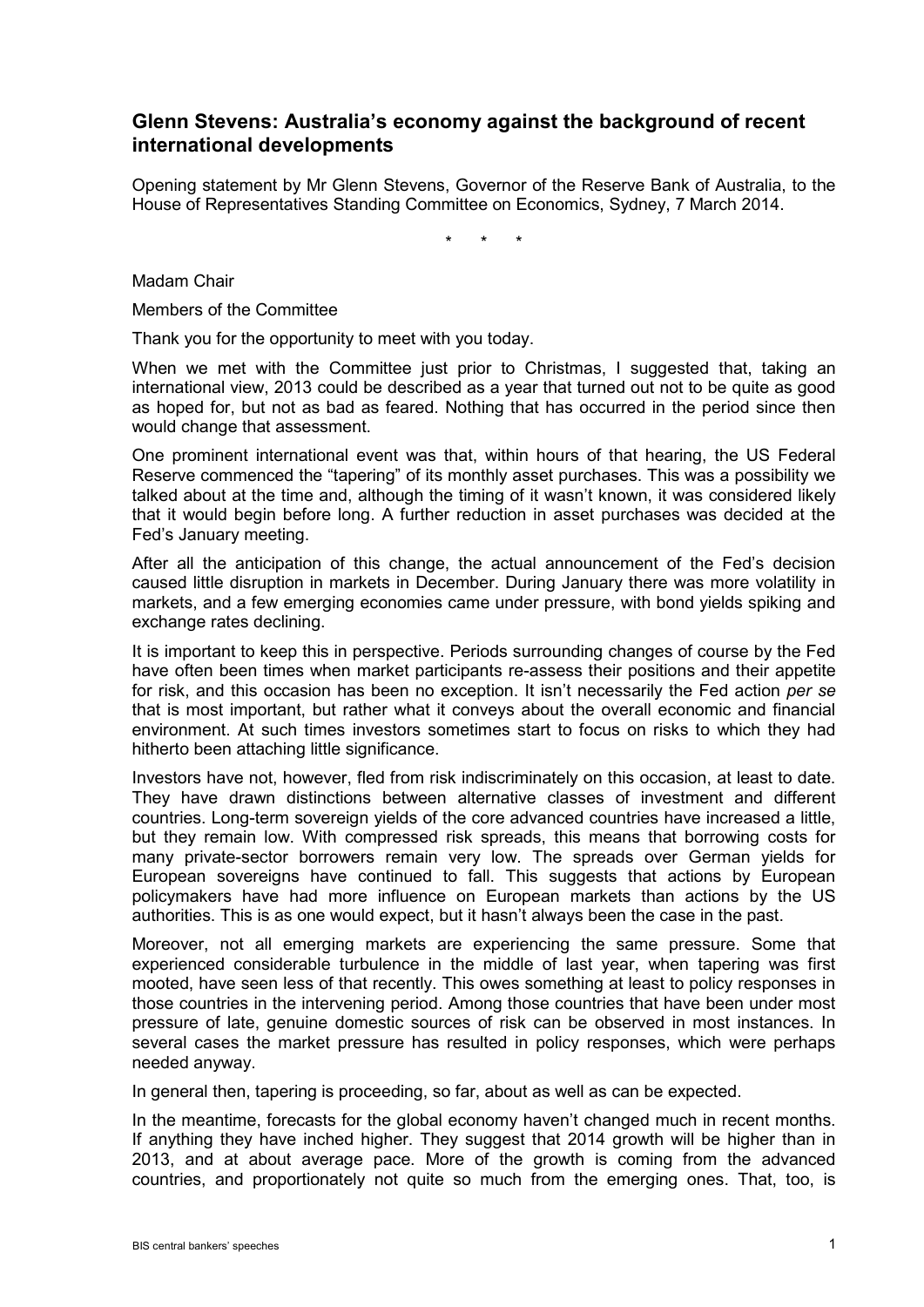probably a welcome re-balancing in some respects after the weakness of the advanced countries in recent years. Australia's terms of trade have been little changed over the past year, though we still assume they will decline further in the future.

Turning to the Australian economy, for some time our view has been that growth has been running below its trend pace. The national accounts released a couple of days ago don't significantly change that assessment. For the year to the December quarter of 2013, real GDP rose by about  $2\frac{3}{4}$  per cent. This is roughly in line with the forecasts we have had for a while. The drivers of growth are shifting. As we have been saying for some time now, and as confirmed in the recent survey of capital expenditure intentions by firms, the very high level of investment spending by mining companies has turned down, and the decline will accelerate over the coming year. Other areas of demand will provide at least some offset. Export volumes for resources are growing strongly, as the capacity that has been put in place by the high levels of investment comes on line. For example, iron ore shipments have risen by about 85 per cent from their levels of five years ago, to around 1.5 million tonnes per day. They will rise further over the coming year or two.

It is clear that dwelling investment activity will rise strongly over the period ahead. Over the past three months, approvals to build private dwellings numbered almost 50,000. That is an increase of about 27 per cent from the figures of a year earlier, and is the highest threemonth total in the 30-year history of this series.

Consumer demand has had a firmer tone over the summer, after a fairly lengthy period of more subdued outcomes. This is evidence in the retail trade and national accounts data and is confirmed in information from the Bank's liaison. Consumer sentiment does still seem a little skittish, though, and while we expect consumption spending to grow in line with income or perhaps a little faster, consumers are unlikely to be the drivers of growth that they were prior to the financial crisis.

Business investment spending outside mining, which has been very low indeed, is bound to pick up at some stage. The signs of improved conditions and confidence that we have observed in some sectors will help, and the early indications of an improvement in capital spending expectations are apparent. Those are, however, quite tentative at this point and firms are looking for recent signs of improved conditions to persist before committing to expanded investment spending. Public final spending is scheduled, according to the announced plans of federal and state governments, to be quite weak.

The expected ongoing effects of very low interest rates and a somewhat lower exchange rate have resulted in a slight lift in forecast growth for the second half of this year and in 2015. This was reflected in our most recent published forecasts released last month. We haven't made any further changes since then.

With growth having been below trend, job vacancies declined, employment growth weakened and unemployment rose in 2013. Some forward indicators have stabilised and then improved a little of late, which is promising. But even with this, and with a slightly better growth outlook, the labour market will probably remain soft for a while yet, given that it lags changes in activity. This has seen the pace of growth of wages decline noticeably.

Turning to consumer price inflation, the recent data show inflation in underlying terms at about 2½ per cent over the course of 2013, and a pace higher than that in the second half of the year. This is a change from the middle of last year, when we were receiving data that were lower than expected.

Part of the increase in inflation is explained by the effect of the depreciation of the exchange rate, which has resulted in increases in prices of traded goods and services. But that does not account for all the result and it is, at least on the surface, something of a puzzle that underlying inflation moved up while growth in labour costs moved down. There may be a rebuilding of margins in some areas, particularly those where demand conditions have